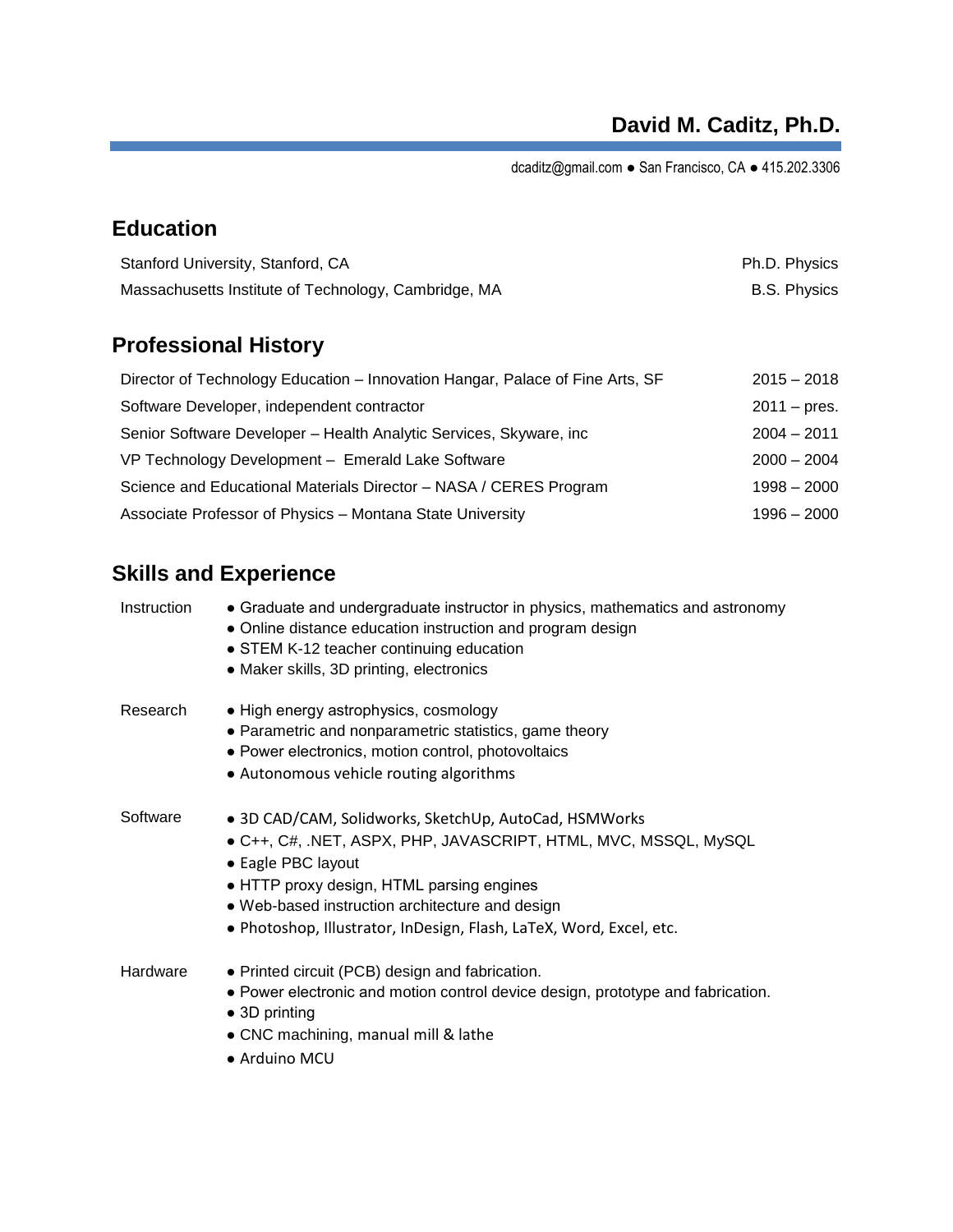#### **Patents**

Predictive Browser and Protocol Package (U.S. Serial No. 10/933,444) Optimized Peremptory Juror Challenges (U.S. Application No. US20150310353 A1)

### **Miscellaneous**

Technology Instructor, TheShop.build, San Francisco (2018-present) Director, Innovation Solar Car Team, Palace of Fine Arts, San Francisco (2015-2018) Faculty advisor, Montana State University Solar Vehicle Project (1993-2000) Director, Stanford University Solar Vehicle Project (1987–1992)

### **Selected Publications**

**Non-parametric Estimation of Evolution of the Quasar Luminosity Function,** Caditz, D. 2018, The Astrophysical Journal, volume 869, 2

**[Recalculating the quasar luminosity function of the extended Baryon Oscillation Spectroscopic](https://www.aanda.org/articles/aa/pdf/forth/aa31850-17.pdf)  [Survey,](https://www.aanda.org/articles/aa/pdf/forth/aa31850-17.pdf)** Caditz, D. 2017, Astronomy & Astrophysics, 608, A64.

**Nonparametric Estimators for Incomplete Surveys**, Caditz, D. 2016, The Astrophysical Journal, volume 831, 1

**Generalized Continuity Equation Solutions for the QSO Luminosity Function**, Caditz, D., 2016, The Astrophysical Journal, volume 821, 2

**Selection Under Veto with Limited Foresight,** Caditz, D., 2015, Submitted to Operations Research

**Selection Under Veto: A Game Theoretic Analysis,** Caditz, D., 2015, Submitted to Operations Research

**On the Application of Game Theory in Jury Selection,** Caditz, D., 2014, http://www.thejuryexpert.com/2014/08/on-the-application-of-game-theory-in-jury-selection/

**HTTP Proxy Specification for Random Access Channels in Digital Satellite Communications**, Caditz, D. 2004, Hokupa'a Technologies.

**Demand Assigned Multiple Access Architecture for Digital Satellite Communications**, Caditz, D. and Abramson, N. 2004, Hokupa'a Technologies.

**Online Journey Through Astronomy: Course Implementation Guide,** Caditz, D., Gale, D., and Harper, B. W., 2000 1<sup>st</sup> Edition, Brooks/Cole Publishing

**Relativistic Adiabatic Shocks in Accretion Flows**, Caditz, D. and Tsuruta, S. 2000, Highly Energetic Physical Processes and Mechanisms for Emission from Astrophysical Plasmas, Proceedings of IAU Symposium #195, 6-10 July 1999. Published by Astronomical Society of the Pacific, San Francisco, p. 381.

**Technology Assessment and Preliminary Design Study of Electromechanical Actuation Systems**, Venkataramanan, G., and Caditz, D., 1999, successful Proposal to Montana Space Grant Consortium.

**A Systemic Approach to Improving K-12 Astronomy Education Using NASA's Internet Resources**. Slater, T. F., Beaudrie, B., Cadtiz, D. M., Governor, D. S., Roettger, E. S, Stevenson, S., Tuthill, G. 1999, Manuscript for Journal of Computers in Math and Science Teaching. Available: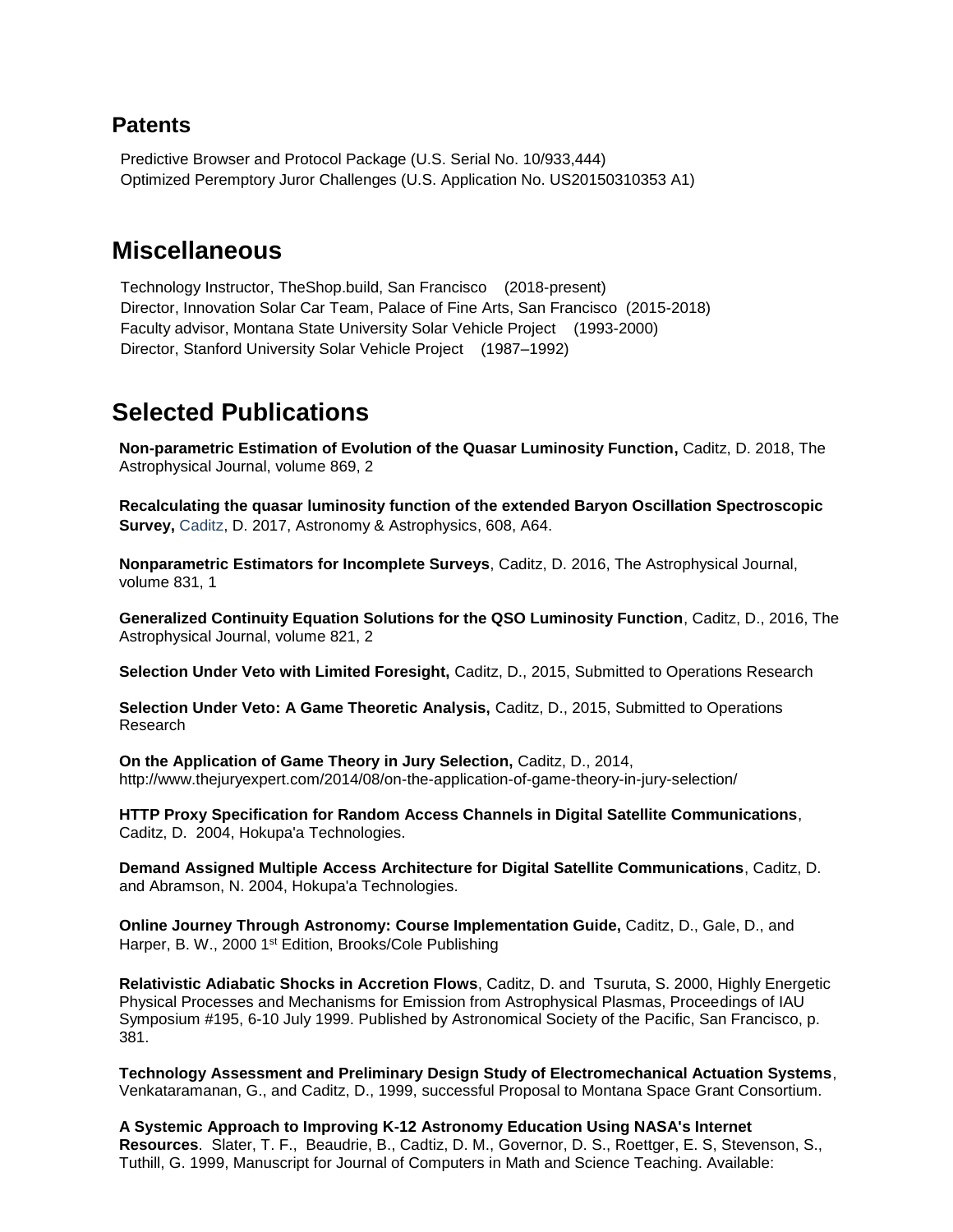http://www.thefreelibrary.com/A+Systemic+Approach+to+Improving+K-12+Astronomy+Education+Using...-a078398578

**Integration of Image Data into Classroom Activities: Three Perspectives**, Stevenson, S., Caditz, D. and Ruscher, P. 1998, INET '98 Proceedings http://www.isoc.org/inet98/proceedings/4x/4x\_2.htm

**Teaching Astronomy by Internet Jigsawing**, Beaudrie, B., Slater, T. F., Stevenson, S., & Caditz, D. 1998, *Leading and Learning with Technology*, 26, 2

**Adiabatic Shocks in Accretion Flows**, D. Caditz and S. Tsuruta 1998, , Astrophysical Journal v.501, p.242

**Effects of Shocks on Emission from the Central Engines of Active Galactic Nuclei**. , Sivron, R., Caditz, D., & Tsuruta, S. 1996, The Astrophysical Journal v.469, p.542

**Comparing Censoring and Random Truncation via Nonparametric Estimation of a Distribution Function**, D. Caditz 1996, Statistical Challenges in Modern Astronomy II, Proceedings of the conference held 2-5 June, 1996 at Pennsylvania State University. Edited by G.J. Babu and E.D. Feigelson. Berlin: Springer-Verlag, 1997., p.100

**Smoothed Nonparametric Density Estimation for Censored or Truncated Samples**, D. Caditz 1996, Proceedings of the conference held 2-5 June, 1996 at Pennsylvania State University. Edited by G.J. Babu and E.D. Feigelson. Berlin: Springer-Verlag, 1997., p.429

**Effects of Shocks on Emission from AGN's Central Engines**, [R.Sivron,](http://arxiv.org/find/astro-ph/1/au:+Sivron_R/0/1/0/all/0/1) [D.Caditz,](http://arxiv.org/find/astro-ph/1/au:+Caditz_D/0/1/0/all/0/1) and [S.Tsuruta](http://arxiv.org/find/astro-ph/1/au:+Tsuruta_S/0/1/0/all/0/1)  1996, arXiv:astro-ph/9604043v1

**Shock Induced Modifications of AGN Central Source Emission** Sivron, R., Tsuruta, S., & Caditz, D. 1994, Bull. Am. Astron. Soc., Vol. 26, No. 1, p. 797

**The Luminosity-Colour Distribution of Quasar Accretion Disks**, D. Caditz 1994, Proceedings of the 33rd Herstmonceux Conference held at Cambridge, 16-22 July 1992, Cambridge: Cambridge University Press, |c1994, edited by Robinson, Andrew; Terlevich, Roberto, ISBN 0521464803

**Solar Vehicle Design**, Caditz, D., 1994, Successful Proposal to General Motors Corp.

**Statistical Evidence for Accretion Disks in Active Galactic Nuclei**, D. Caditz 1993, Astrophysical Journal, Part 1 (ISSN 0004-637X), vol. 411, no. 1, p. 103-107.

**The Slope of the BATSE Number-Flux Distribution**, D. Caditz 1993, Astrophysical Journal v.452, p.140

**Evolution of the Luminosity-Color Distribution of Quasar Accretion Disks**, D. Caditz 1993, Astrophysical Journal, Part 1 (ISSN 0004-637X), vol. 404, no. 2, p. 539-550.

**Smoothed Nonparametric Estimation of the Luminosity Function for Flux-limited Samples**, Caditz, D. & Petrosian, V. 1993, Astrophysical Journal v.416, p.450

**The Slope of the BATSE logN - Log C**, D. Caditz 1993, Bulletin of the American Astronomical Society, Vol. 26, p.881

**Luminosity-Function Evolution of Quasar Accretion-Disks**, D. Caditz and A. Wandel 1991, Institute d'Astrophysique de Paris (IAP) Edited by C. Bertout, S. Collin-Souffrin, and J. P. Lasota. Gif-sur-Yvette: Editions Frontieres, 1991., p.391